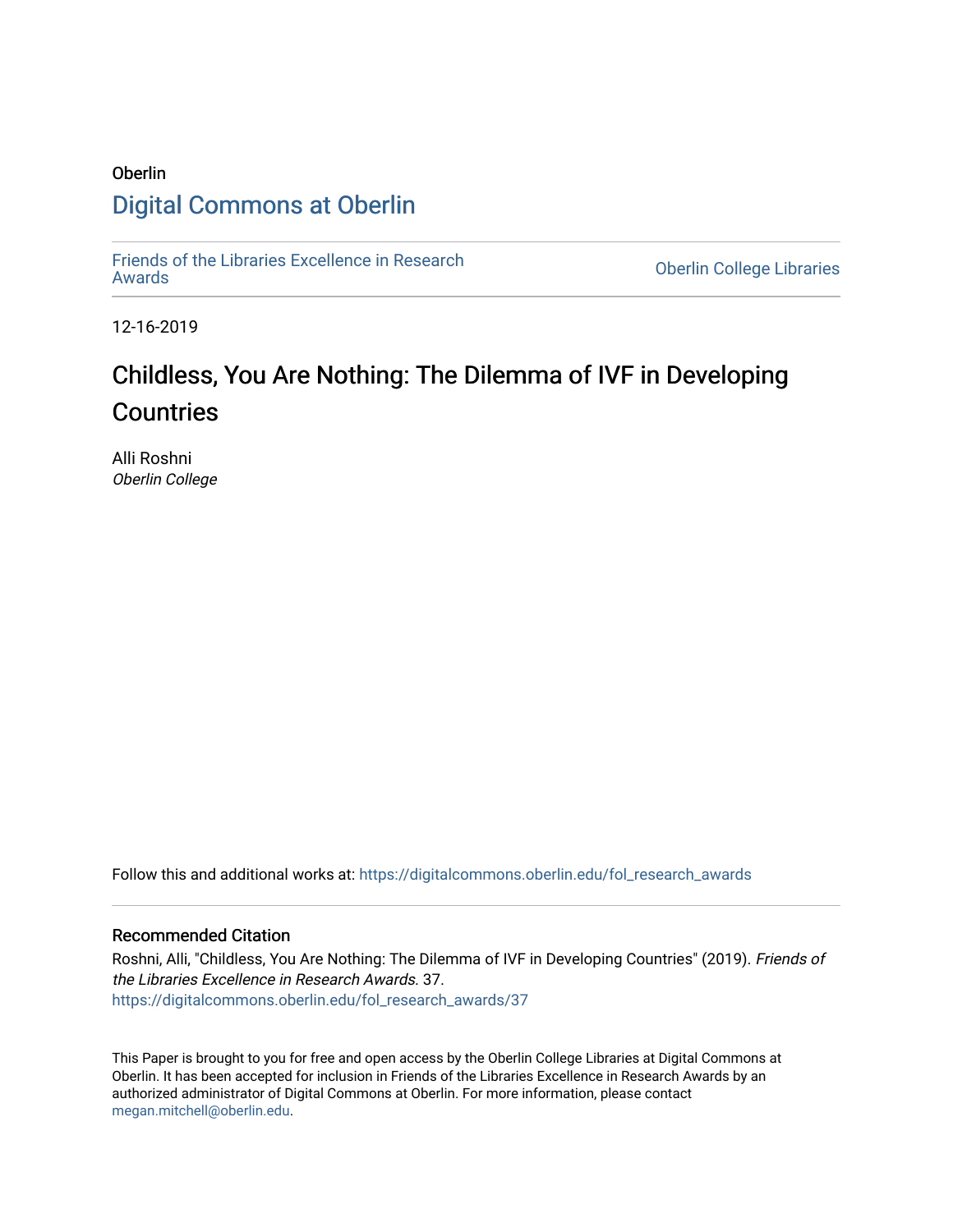### Alli Roshni

Professor Yolanda Cruz

#### FYSP 199

#### December 16, 2019

Childless, You Are Nothing: the Dilemma of IVF in Developing Countries

"So often, people do not regard you as human. There is no respect," says Ann, a woman from Kampala, Uganda (Cui 2010), referring to how the people around her began to treat her after an ectopic pregnancy left her unable to bear children. Although infertility is a problem faced by women – and men – all around the world, it is in developing countries where cultural norms can force childless couples to deal with stigma and ostracization (Allahbadia 2013). For women in particular, child-bearing is often seen as their primary role in the community, and not being able to fulfil this function makes people think of them as a burden on society – as someone who has failed at their job, and is, therefore, not worth spending resources on. The significance of child-bearing for women in some societies is illustrated by how, in some traditional Indian communities, mothers are addressed exclusively with reference to their children's names, as 'so-and-so's mother' – as if their child were the most important thing about them. As infertility is often extremely prevalent in developing countries (Ombelet 2011), the obvious solution to this problem might appear to be the implementation of in vitro fertilization (IVF), the most common type of assisted reproductive technology (ART). However, arguments against the use of IVF in developing countries – around the issues of overpopulation, limited resources, and the overall inaccessibility and cost of IVF – prevent its practice from being more widespread. Although these arguments come from places of genuine concern for individuals, societies, or the population of the world as a whole, it can be found that they either inadvertently impinge on the human right to reproduce or can be mitigated. This does not at all take away from the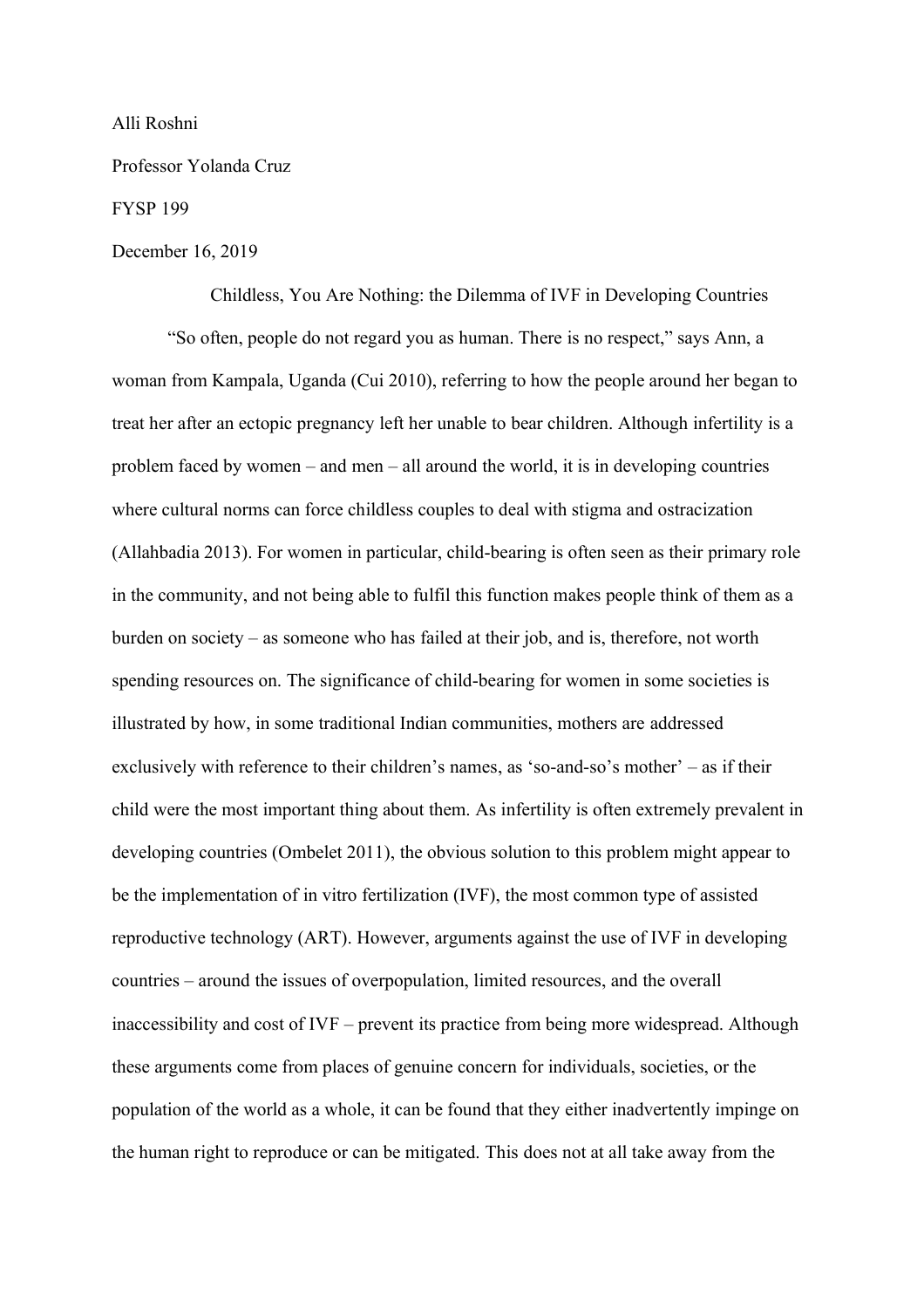delicacy of the issue, nor does it imply that the use of IVF should be allowed to happen in a thoughtless, uncontrolled fashion. This essay will first examine the arguments against the practice of IVF in developing countries, then illustrate how this reasoning is either invalid or how associated problems might be mitigated. Finally, it will discuss how IVF may be used in developing countries, keeping all factors in mind, to ensure the wellbeing of all the millions of people affected by infertility.

The most common argument by far against IVF in developing countries is that of overpopulation. This is not an invalid concern; world population, which is 7.8 billion now, is expected to increase to 9.2 billion in 2050 (United Nations 2006). When scientists are saying that the current population has already pushed the earth past its 'tipping point' – the point where natural resources are being consumed so fast they do not have time to replenish themselves (Ehrlich 1996) – it is understandable why people might think that it would be more helpful to focus on reducing rather than aiding child-bearing. Furthermore, it is often developing countries that have the greatest population growth rate, but this is perhaps because fertility rate is directly related to infant mortality (Palloni et al. 1999). In countries where the risk of losing a child is higher, women often have more than three children in order to ensure that they are eventually left with at least one child who can support their family and also ensure their acceptance in society.

The second concern put forth by critics of IVF in developing countries is that of inaccessibility. IVF is both unaffordable and limited in availability in developing countries, and some researchers believe that this shows that it is not a viable option for their citizens. Current costs of IVF in India are approximately US\$ 1300, which can be equivalent to six months' or even one years' salary for some couples (Cui 2010). This statistic brings to mind the heart-breaking story of Ann, the woman from Uganda quoted earlier in this essay, who sold her entire inheritance – a plot of land – to undergo an IVF procedure when an ectopic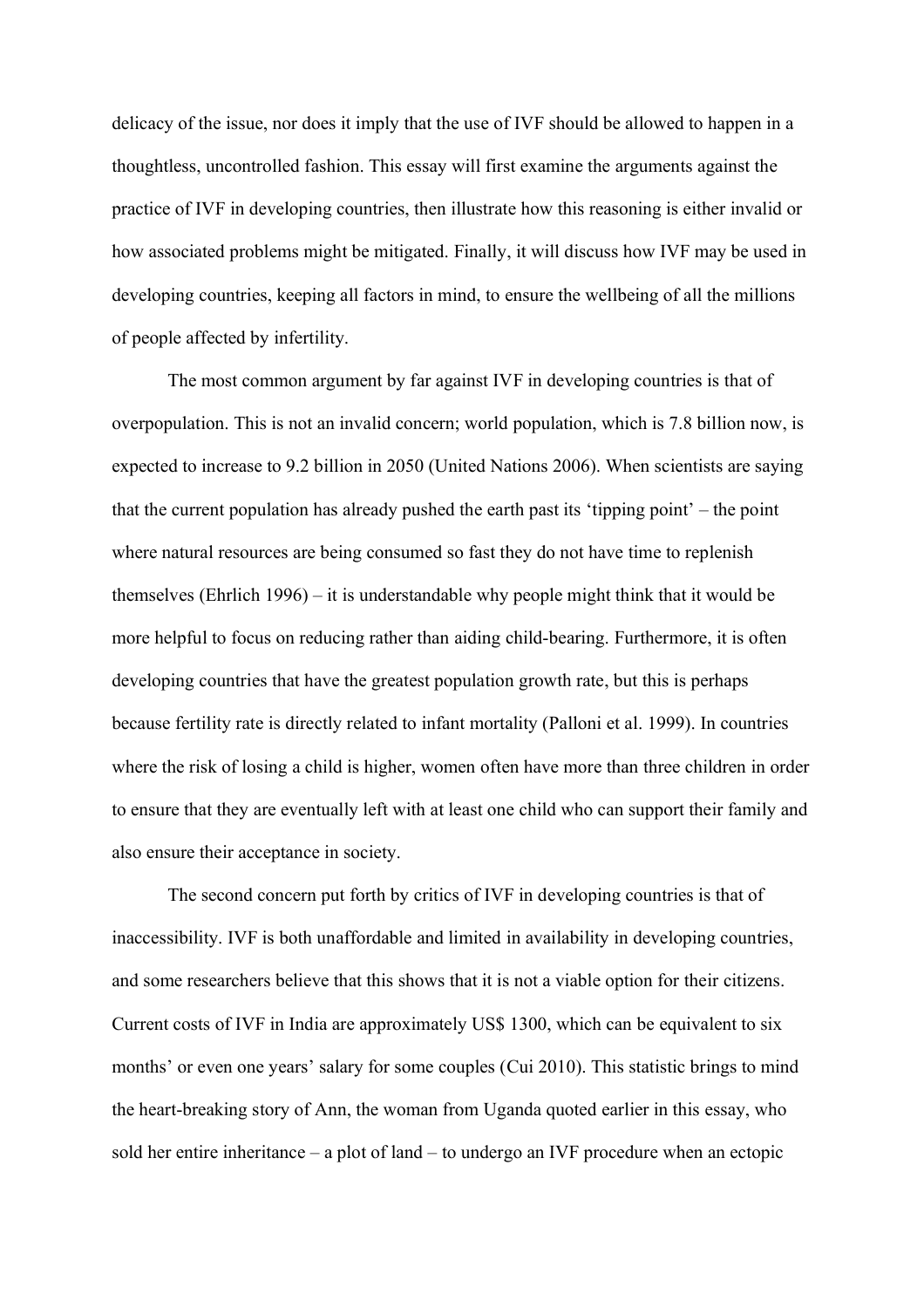pregnancy rendered her unable to bear children (Cui 2010). The relatively modest success rate of IVF – even in developing countries – means that anyone wishing to either receive or conduct the procedure is monumentally risking their time and money, and this might not be an option for people who are extremely poor (Daar et al. 2002). Given that live birth from IVF is only successful about 40% of the time even in the most cutting edge of environments, it is devastating that people in poor countries might have to waste their money on an ineffective procedure. Ann's procedure was unsuccessful (Cui 2010), and she was now left childless, as she was before, with the loss of her inheritance as an added burden. Detractors of IVF in developing countries would say that this suffering could be avoided if IVF was not provided as an option at all. If this were to be the case, the few who might have been able to afford IVF would not be able to avail of it, but at least situations like Ann's would not occur.

Within the issue of inaccessibility also lies the problem of income disparity, which is pervasive in developing countries. Access to IVF is limited, and is mostly available only in private hospitals, further increasing costs (Allahbadia 2013). This means that it is much more easily accessible for wealthier members of developing countries, which keeps it out of reach of the extremely poor.

Related to the issue of inaccessibility is what is referred to as the 'low-resources' (Ombelet 2011) argument in developing countries. According to this argument, poorer countries already face a great many problems that should be prioritized over infertility (Ombelet 2011). IVF is extremely expensive, and many consider it a waste of time, money, and effort in places where there is a dearth of all three. Unlike infectious and fatal diseases such as malaria, tuberculosis, and HIV (diseases that are prevalent in developing countries), infertility does not immediately suggest mortality. When humans are already dying, the argument seems to be, why aid the creation of more? Indeed, the promotion of reproductive health in developing countries has always lagged behind countries in the Global North. As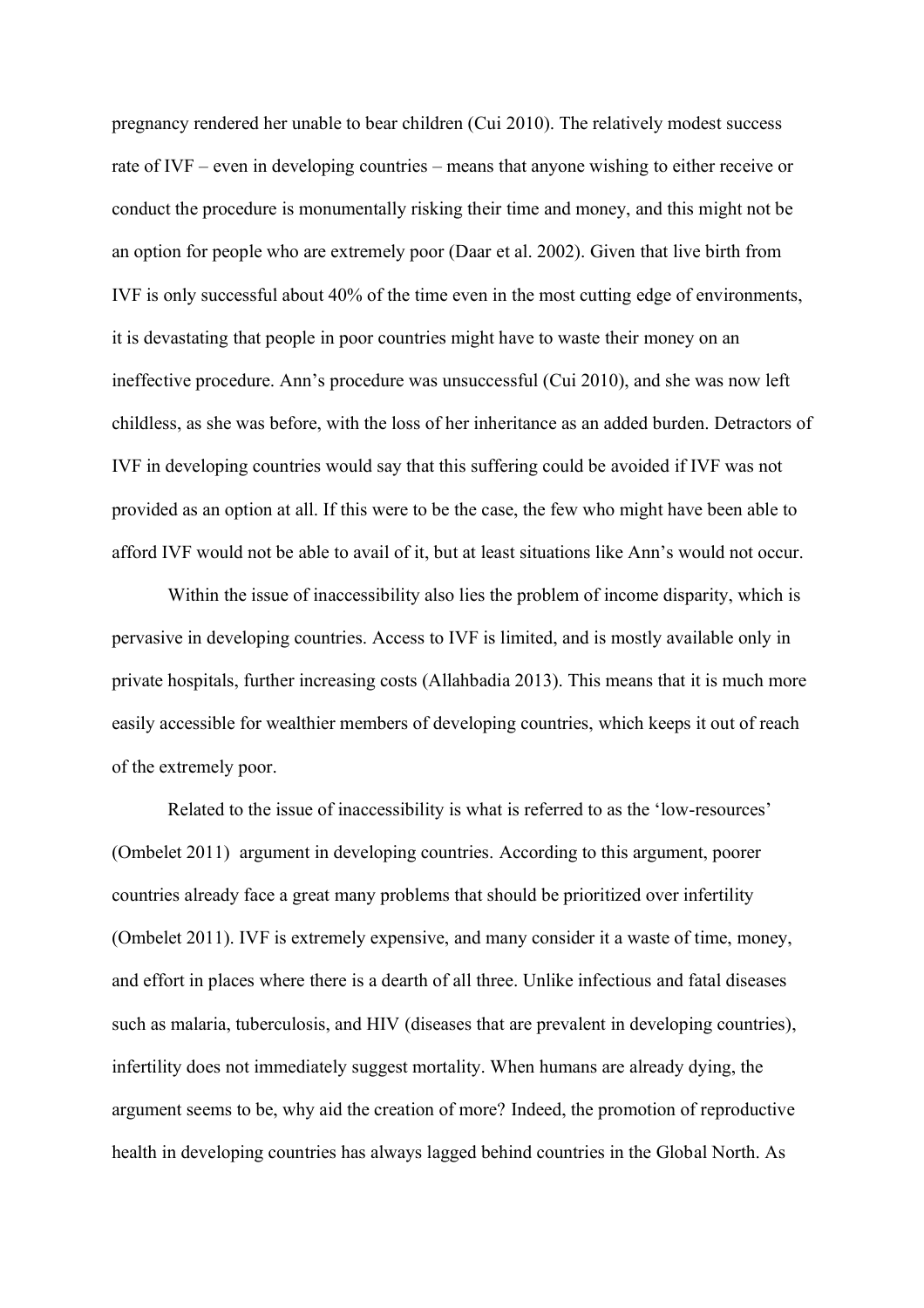these issues are finally given importance, concerns such as maternal mortality and the use of contraception are prioritized, while the 'low-resources' argument is used to sweep infertility under the rug (Aboulghar 2004).

Additionally, many believe that infertility-prevention programs are a more viable option compared to focusing on helping parents have children when they are already biologically unable to do so (Cui 2010). They encourage health policy-makers to include infertility-prevention in healthcare systems, so that preventable causes for infertility might be dealt with in a timely manner before they begin to cause problems. Infertility-prevention treatment and education is often exponentially cheaper than any form of assisted reproductive technology, especially IVF, and may also help poor couples avoid the cost of infertility treatment – as well as the social costs of being childless – when the time comes for them to have a child.

The lack of resources in developing countries also means that hospitals and laboratories might be unable to provide adequately safe and effective IVF treatment to patients. Subjecting patients to substandard treatment administered by ill-prepared health care providers brings up serious ethical concerns (Word Health Organization 2013). When funding for IVF is so hard to come by in developing countries, it is not a stretch to think that its implementation might be therefore less effective or safe (Cui 2010). Researchers have disagreed in the past about whether IVF done in 'less than ideal conditions' is less successful than when it is performed in extremely high-quality laboratories, but the concern nevertheless remains. Some worry that if it does turn out that this apprehension is true, it will be extremely unfair that some people are unable to access treatment of adequate quality simply because they are poorer, as is the case with many medical treatments. Poverty-stricken regions might also have a hard time paying for high-quality equipment and well-trained staff, which also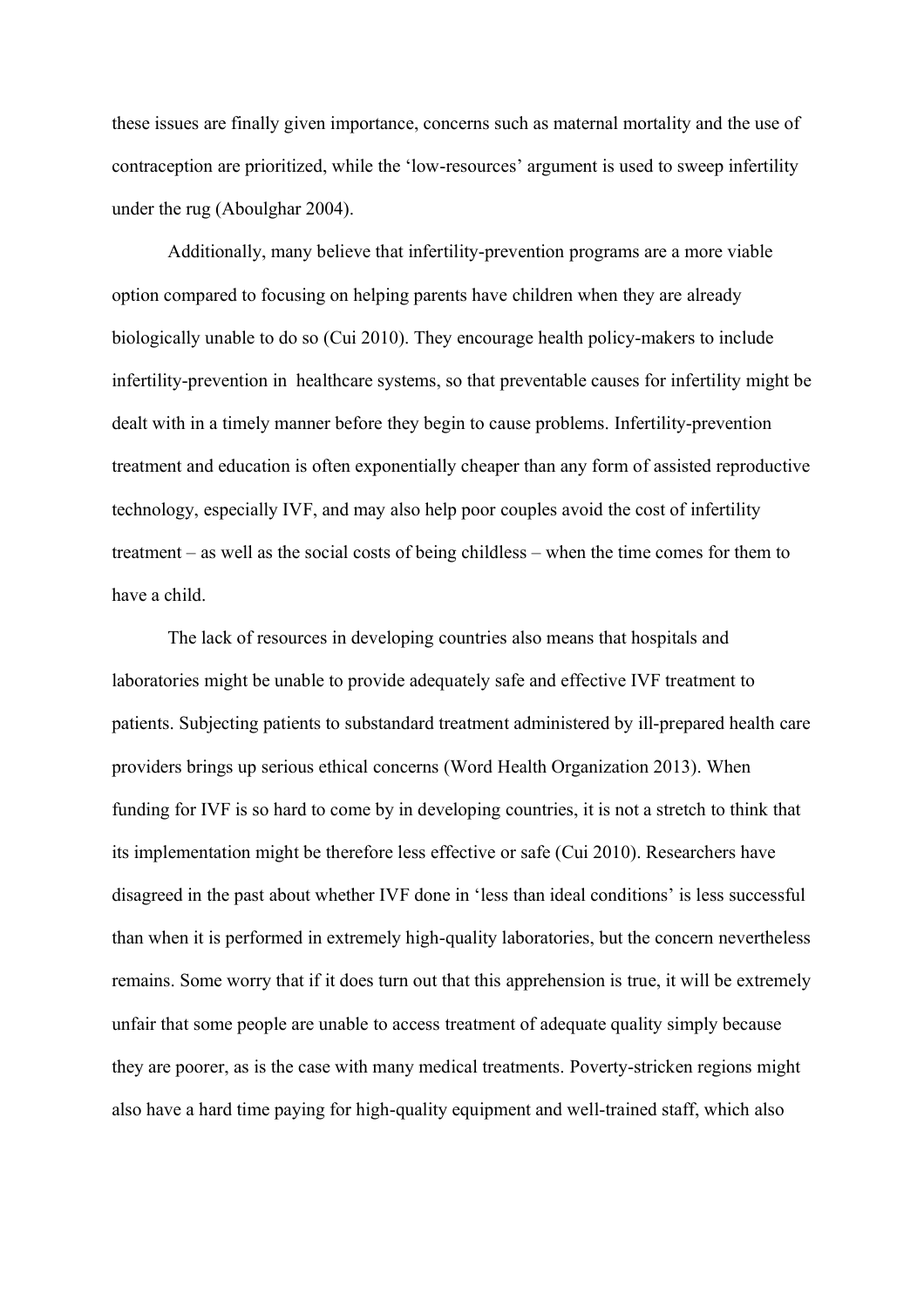arouses concerns about whether the method would then be safe for the patients (World Health Organization 2013).

Less well-equipped health-care providers might also be unable to deal with the many risks associated with infertility treatment. IVF treatment can often bring a large number of complications with it, including ovarian hyperstimulation syndrome, multiple pregnancies, premature babies, and ectopic pregnancies (Ombelet 2011). Without the required tools and knowledgeable staff, IVF can be extremely dangerous for some patients.

Now that we have examined the arguments against the implementation of IVF in developing countries, we can begin to talk about the research that refutes these claims. It has already been established that people from developing countries are more likely to suffer from infertility, and that infertility is, ironically, most common where fertility is extremely high (Cui 2010). For example, secondary infertility rates (infertility after the birth of the first child) worldwide are 10.5% (Mascarenhas 2012). In sub-Saharan Africa, however, more than 30% of women are affected by secondary infertility. This is largely because people from developing countries often suffer from illnesses because of their social and economic backgrounds that can affect their fertility – genital tuberculosis, for example, is a major cause of infertility in India (Cui 2010). When incidences of infertility are so high in developing countries as compared to wealthier countries, it makes it hard to argue that only people from well-off countries should be allowed to enjoy the benefits of infertility treatment.

Further, the lack of education in poorer countries can also lead to a huge amount of stigma involving the idea of childlessness. This stigma was briefly explained earlier in this essay, but will now be examined in further detail. In many traditional cultures, childlessness is seen as a failure to perform life's most important task (Hamberger et al. 1997). From an evolutionary perspective, this can be seen as the failure to pass your genetic material on to the next generation. Some might say that issues of stigma and sexism surrounding the idea of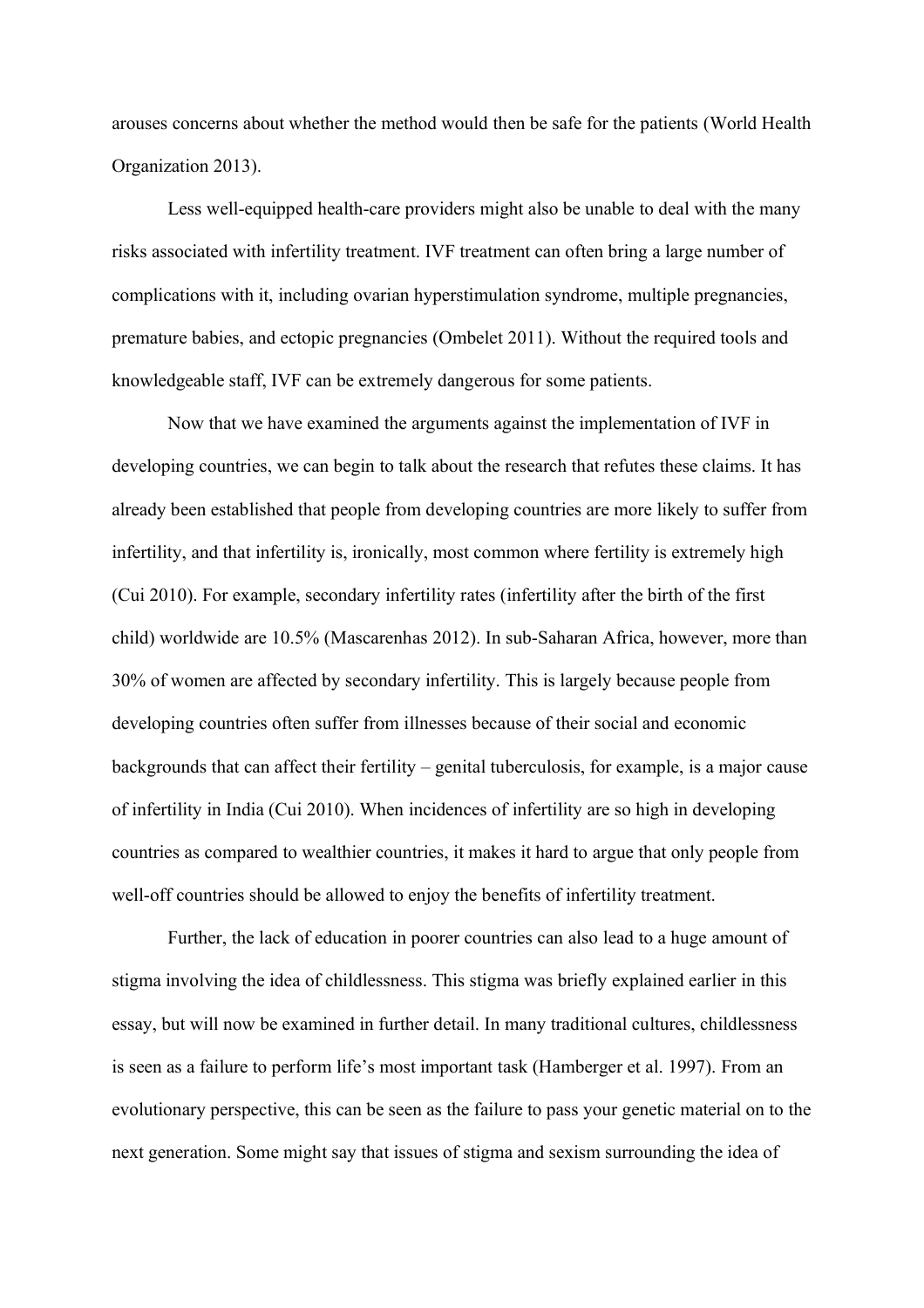infertility would not exist if 'backward' societies were educated and traditional norms were changed. This would then invalidate the argument that IVF should be implemented in developing countries in order to diminish the consequences of these norms. However, it is important to remember that these traditional values have existed for thousands of years, and will probably be extremely difficult to shake off. It must also be noted that in traditional societies, the rich might be stigmatised as much for infertility as the poor are, so the income and status of a particular family are not the only things that affect social attitudes.

As with a lot of different things, infertility is also used as a weapon to subjugate women. Although men and women have been statistically shown to equally be the cause of a couple's inability to conceive (Rowe et al. 2000), society is quick to always place the blame on women (Daar et al. 2002). Women who are unable to have children for whatever reason are often abandoned by their husbands, who use it as grounds for divorce, or who take to polygamy in cultures where it is allowed (Pennings 2008). Some communities can go extremely far to ensure that childless women are no longer given any form of respect, whether it is by banning them from important social events (Hoden 2017) or by subjecting them to economic deprivation, physical harm and abuse, or even murder (Daar et al. 2002). In some cases, women subjected to this type of ostracization have developed serious mental disorders or felt that suicide is the only way to end their pain (Dyer et al. 2005). If we were to consider the idea of IVF in this setting, preventing these women from getting IVF can be considered to be another form of institutional ostracization, as these women will be unable to access solutions to their healthcare problems the way other people with other issues might. It is truly hard to deny the difference it might make for those who can have successful IVF procedures.

Research has also been done to directly disprove some of the claims given by those who argue against the benefits of IVF in developing countries. Evidence against the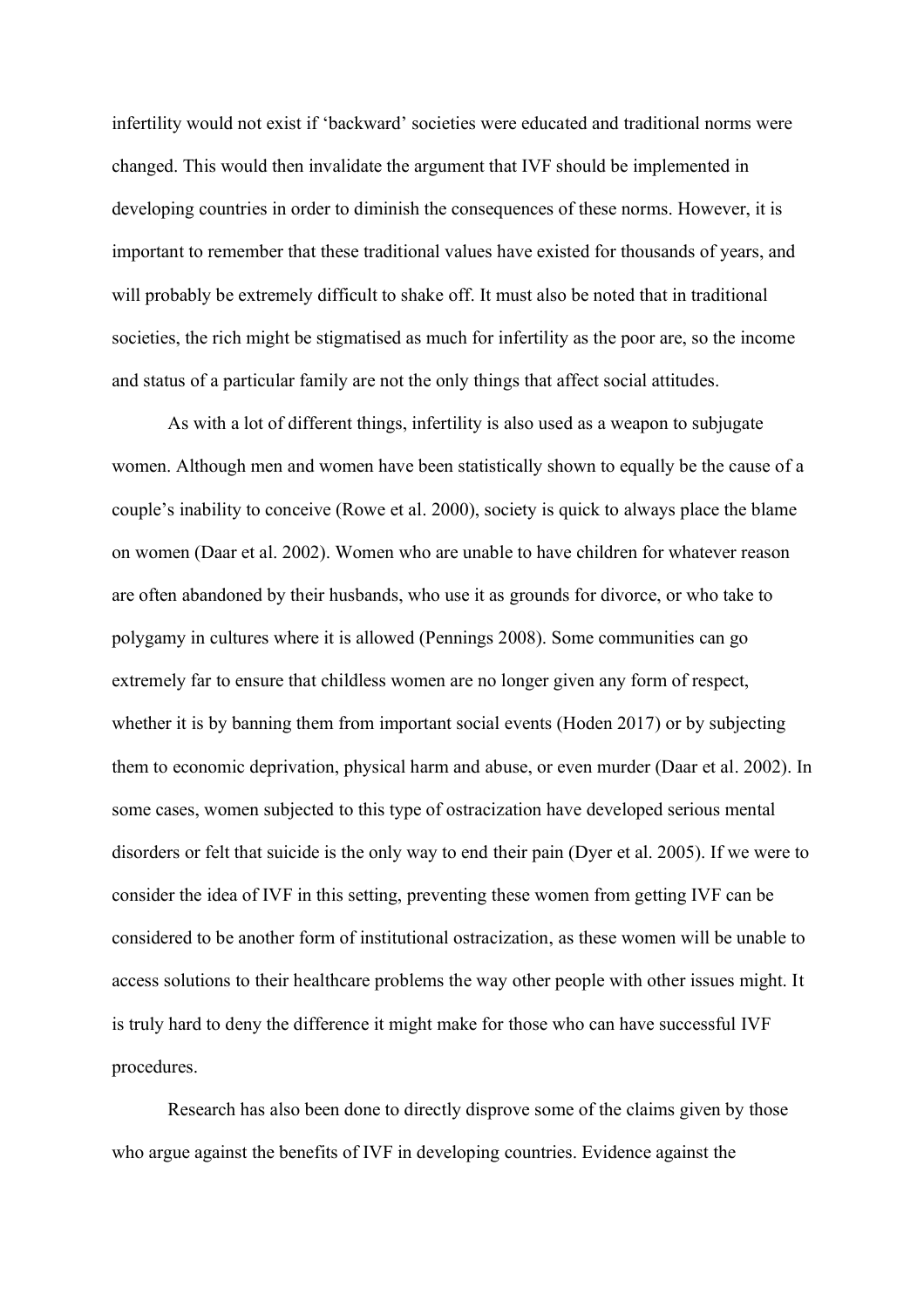population argument, in particular, is quite damning. Researchers have found that even if IVF were provided to developing countries, it would be responsible for less than 1% of births (Ombelet 2011). Education about family planning and contraception, which will be discussed later, will easily be able to reduce the overall fertility rate by this minuscule amount. Studies have shown that developing countries have already reduced their fertility rate by almost 3 children per woman since 1950 (United Nations 2006), and this is because of increased awareness – along with education, economic prosperity, and better healthcare – rather than increased infertility.

The inaccessibility and limited resources arguments are a little harder to refute, but experts say that denying people in developing countries IVF or other infertility treatment under any circumstance goes directly against the tenets of reproductive health defined by the a United Nations conference in 1994 (Allahbadia 2013) – that, other than being in a state of 'complete physical, mental and social well-being,' reproductive health also 'implies that…people […] have the capability to reproduce and the freedom to decide if, when and how often to do so.' Therefore, not giving people treatment, should they want to have children and be unable to do so, directly impinges on the human right to reproduce.

Furthermore, it has been shown that, although inaccessibility in countries where people are too poor to access treatments such as IVF is a serious issue, it doesn't have to be quite so expensive. Whether cheaper IVF methods are as successful as expensive ones has been a point of great contention, but studies in the last decade have shown that they can indeed be as effective if methods of treatment are simplified - and research about the simplification of IVF is growing every year (Ombelet 2011). For example, a study showed that a lot of the expenses involved with IVF could be avoided if high doses of costly medication such as gonadotrophins were reduced. Instead, extremely cheap but equally effective drugs such as clomiphene citrane can be used (Ingerslev et al. 2001). A clinic in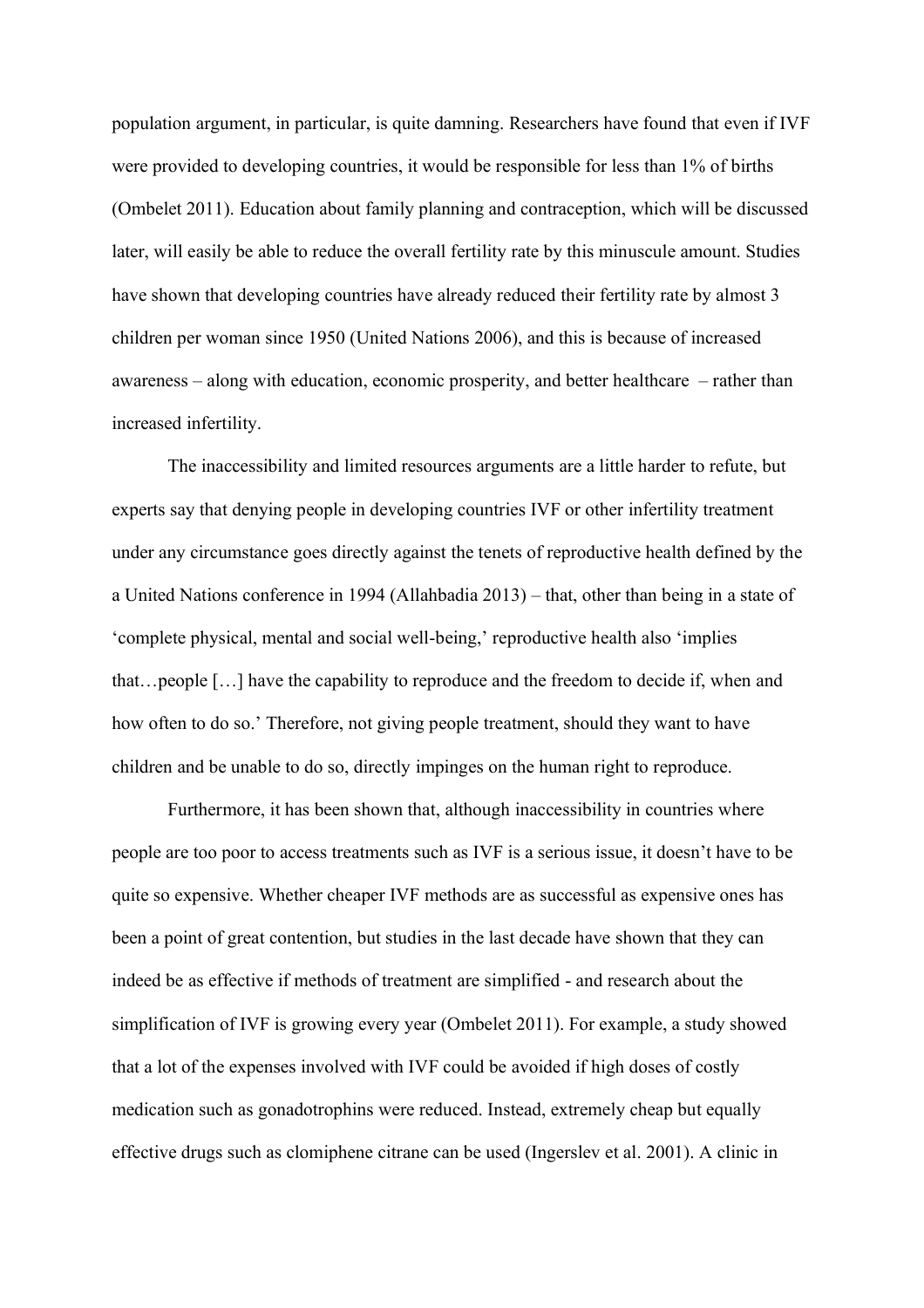India is has been successful in reducing expenses by giving low dosages of hormones (Ciu 2010). This method has lessened costs by one-third while providing treatment that produces fewer side-effects. Of course, as mentioned earlier, IVF is successful in less than half the cases of intervention, so this does mean that perhaps public-health providers might need to limit the number of times this could be supported for any one couple as a more moderate alternative to banning it altogether. While the 'limited resources' issue has proven the hardest to mitigate, studies have shown that, although the ethical problems of performing complicated IVF procedures in low-resource settings do persist, they are not unique to developing countries (Macklin 1995).

In conclusion, it can be seen that although arguments against the provision of IVF technology in developing countries offer some form of scientific or ethical backing, it is necessary that IVF is implemented, even if only to uphold the right to reproductive autonomy. Evidently, infertility does not begin when a couple finds out they cannot have children, and the most effective way of dealing with infertility is to strike a balance – not excessively focusing on treatment, but also acknowledging that it might be absolutely required in some cases. Earlier, it was said that it might be extremely hard to change the way certain societies think about infertility, simply because of how entrenched these biases are. However, this is not to say that education is not important – in fact, it is always the most important thing. Social stigma surrounding infertility must be reduced, however incrementally, to ensure that childless men and women and men are not forced to suffer for something that is out of their control (Ombelet 2011). Comprehensive infertility-prevention education should also be introduced into health-care programs (Sharma et al. 2009). These programs are necessary in order to prevent more couples from getting caught in a situation where they are unable to have children. Multiple, highly reputable sources have shown that education is the best way to reduce population growth (Ombelet 2011), so these programs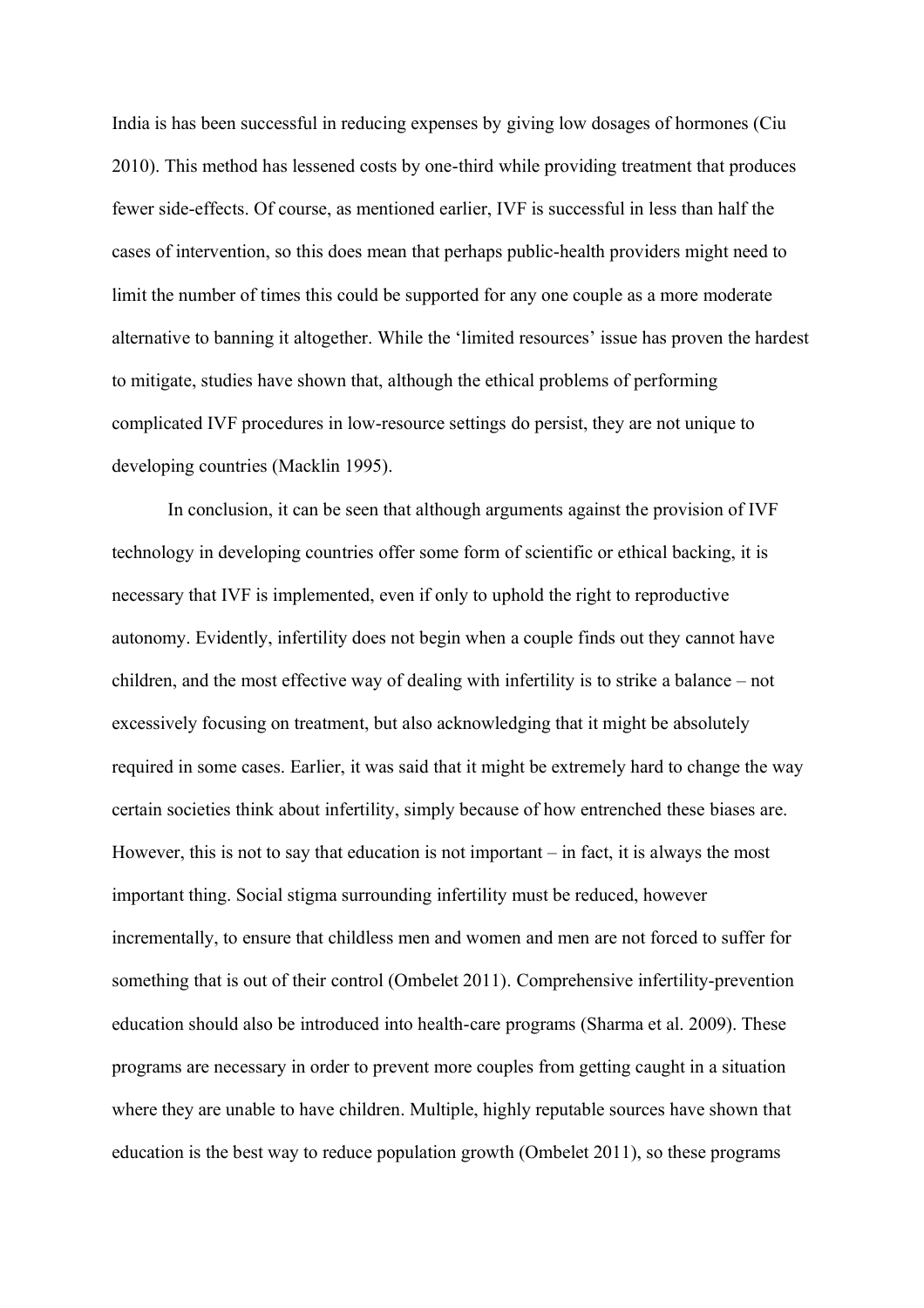would be killing two birds with one stone – making it possible for participants to have the children they want, but also preventing the birth of the children they don't. Researchers have hypothesized that involving traditional healers in this kind of education will help to get the message out to people more effectively, whether the information is about reproductive health, infertility prevention, or infertility treatment.

One of the arguments against IVF in developing countries is that the focus of reproductive healthcare should be placed on infertility-prevention programs rather than infertility treatment itself. However, this does not take into account the millions of people who are *already* suffering from infertility, and will not benefit from this intervention. In cases where IVF is necessary, it is not the fault of people in developing countries that they are unable to have children and cannot afford expensive IVF treatment. Instead of withholding the treatment from them because they are poor, cheaper but equally effective treatments must be developed in order to reduce inaccessibility, as some researchers have already begun to do. More IVF clinics should follow in the footsteps of the Indian clinic mentioned above (Cui 2010) that reduced costs through ingenious means, and another clinic in Egypt (Cui 2010) that subsidizes costs for low-income couples. Other cheaper methods – such as keeping the new-born in a 'humidcrib,' a more cost-effective alternative to the laminar flow hood (Pilcher 2006), have also proven to be an effective means of controlling infant mortality, which will eventually give couples the courage to have fewer children.

When all is said and done, infertility is not something that has been given much relative importance in the field of public health (Pennings 2008). IVF is only a method that aims to 'cure' people of their childlessness, and, although necessary, it cannot be implemented sufficiently without the backing of education and awareness programs on the issue of infertility. However, preventing its implementation in developing countries amounts to encroaching on human rights and preventing millions of people from gaining its benefits. It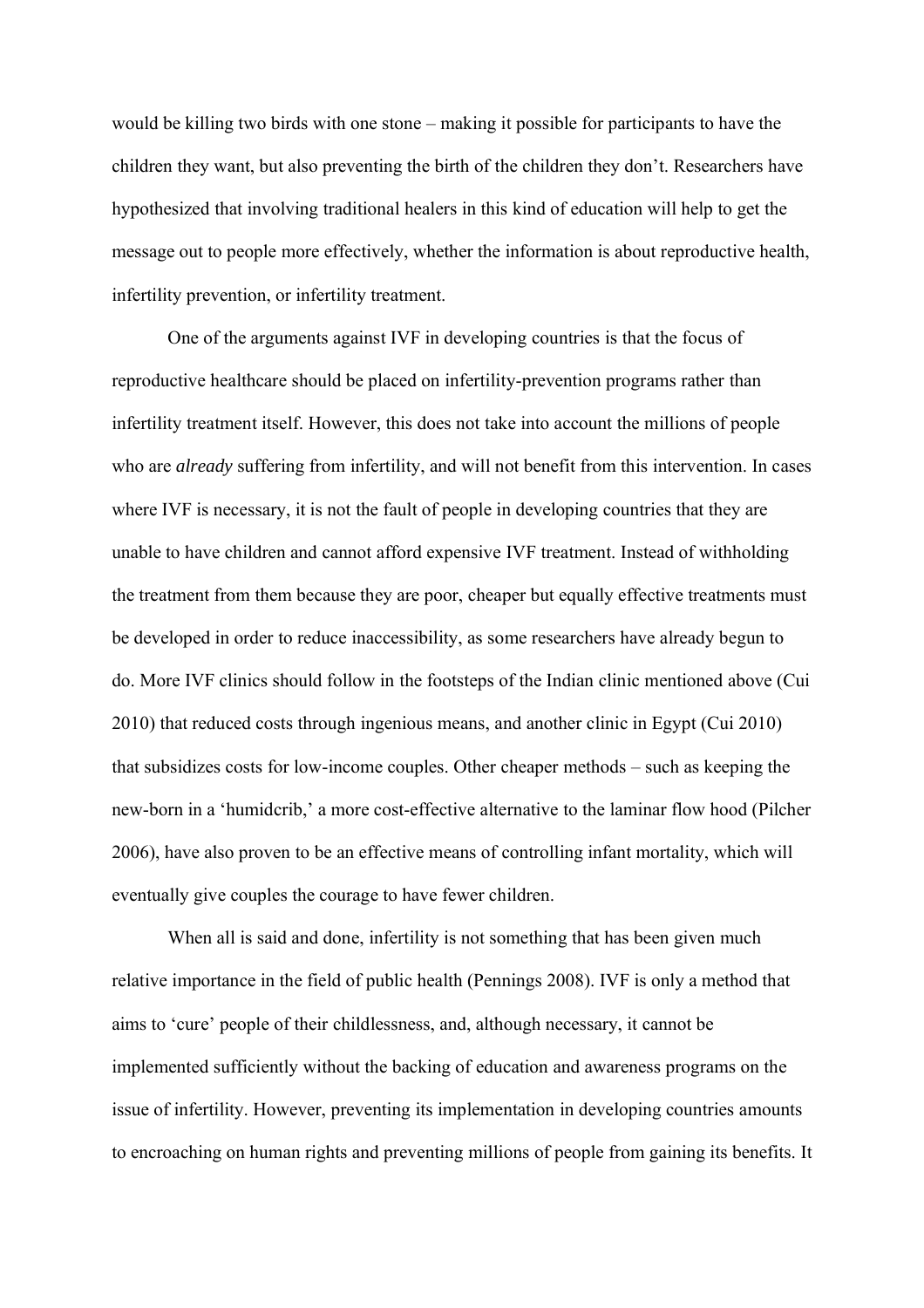may be an imperfect method, but it is certainly a necessary one, if it can spare so many people immense suffering.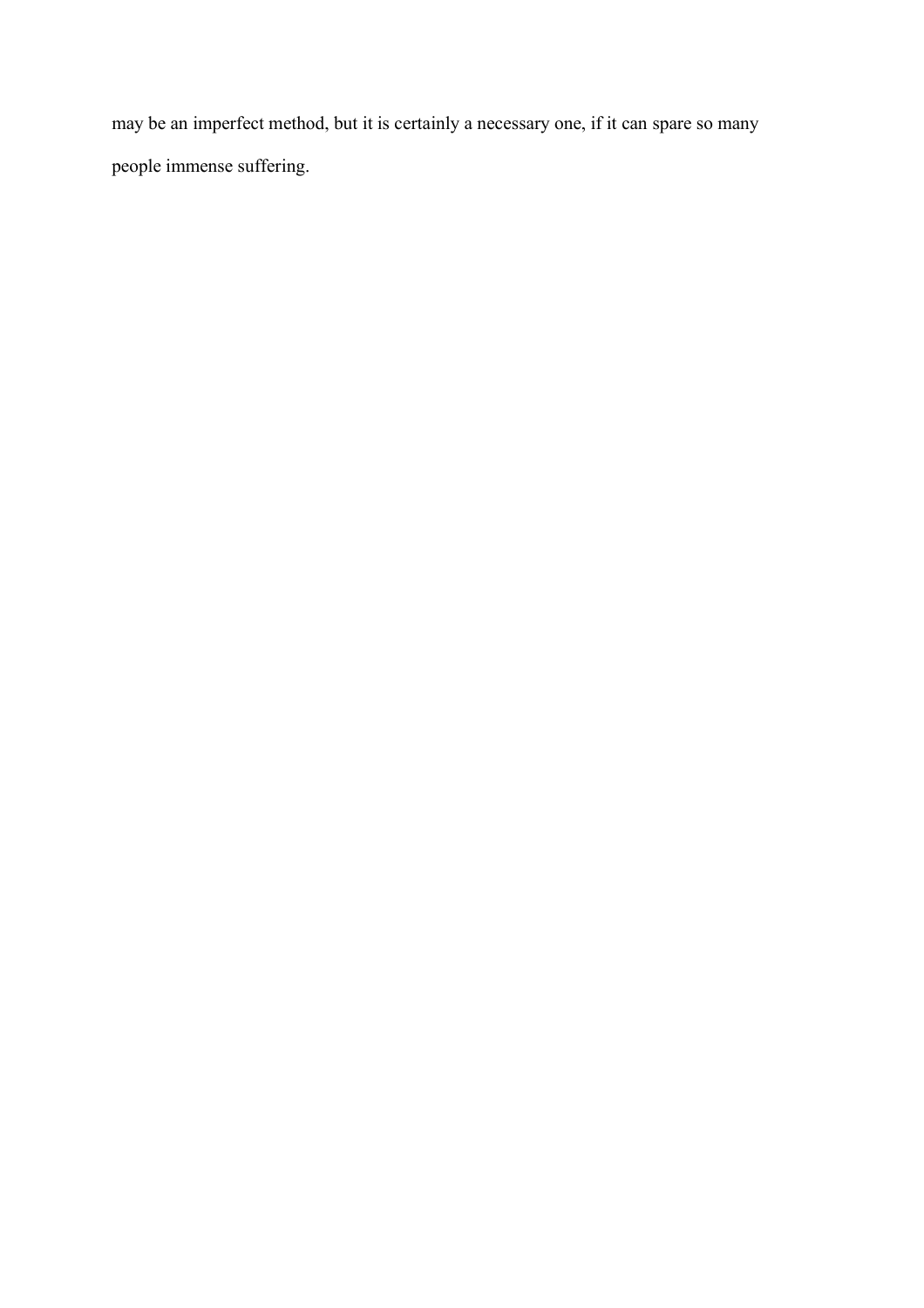- Aboulghar, M. A. 2005. The importance of fertility treatment in the developing world. *BJOG: an international journal of obstetrics and gynaecology*, *112*, 1174- 1176.
- Allahbadia, GN. 2013. IVF in Developing Economies and Low Resource Countries: An Overview. *J Obstet Gynaecol India*. 63(5):291–294.
- Cui, W. 2010. Mother or nothing: the agony of infertility. *Bulletin of the World Health Organization*, *88*(12), 881–882. https://doi.org/10.2471/BLT.10.011210.
- Dyer, S. J., Abrahams, N., Mokoena, N. E., Lombard, C. J., & van der Spuy, Z. M. 2005. Psychological distress among women suffering from couple infertility in South Africa: a quantitative assessment. *Human reproduction*, *20*(7), 1938-1943.
- Daar, AS., Merali, Z., Vayena, E., Rowe, PJ., and Griffin, PD. 2002. Current Practices and Controversies in Assisted Reproduction. Geneva, Switzerland: World Health Organization. Infertility and social suffering: the case of ART in developing countries, 15–21.
- Ehrlich, A. H. 1996. Looking for the ceiling: Estimates of Earth's carrying capacity. *American Scientist*, *84*(5), 494.
- Hamberger, L., & Janson, P. O. 1997. Global importance of infertility and its treatment: role of fertility technologies. *International Journal of Gynecology & Obstetrics*, *58*(1), 149-158.
- Ingerslev, H. J., Højgaard, A., Hindkjær, J., & Kesmodel, U. 2001. A randomized study comparing IVF in the unstimulated cycle with IVF following clomiphene citrate. *Human Reproduction*, *16*(4), 696-702.
- Macklin, R. 1995. Reproductive technologies in developing countries. *Bioethics*, *9*(3), 276- 282.